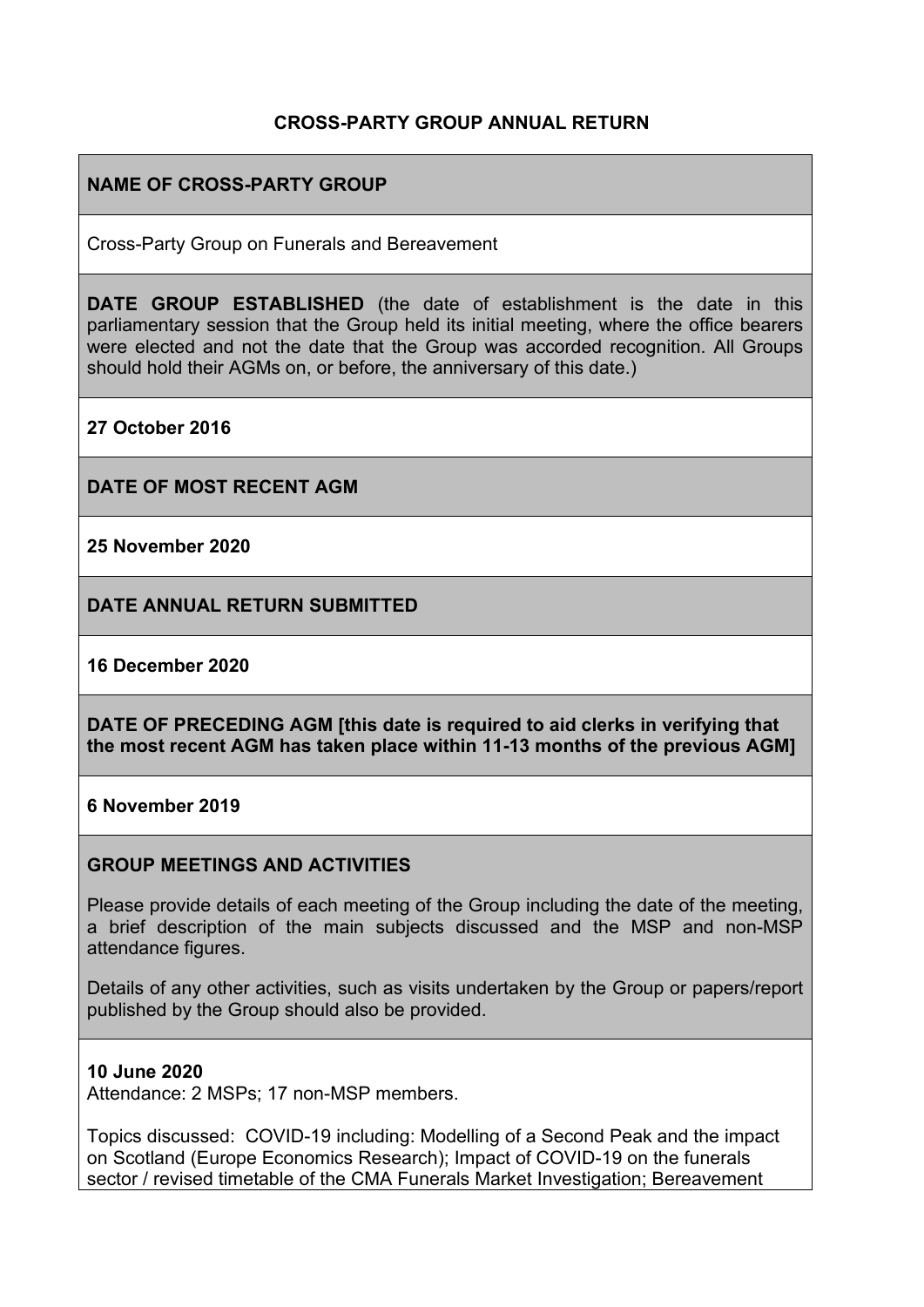Support (update from Cruse Bereavement Care Scotland); Test and Protest; Support for Families in Financial Hardship / Funeral Crisis Loan proposal; Care home deaths being reported to the Procurator Fiscal; Alternative methods of cremation in Scotland (update from Resomation); Future Speakers.

## **25 November 2020**

Attendance: 3 MSPs; 15 non-MSP members.

Topics discussed: Election of Officers; Group Membership; COVID-19; CMA Funerals Market Investigation; Alternative methods of cremation in Scotland (update from Resomation); Future Speakers.

## **MSP MEMBERS OF THE GROUP**

Please provide names and party designation of all MSP members of the Group.

Jeremy Balfour (Scottish Conservative and Unionist Party) Colin Beattie (Scottish National Party) Miles Briggs (Scottish Conservative and Unionist Party) Alex Cole-Hamilton (Scottish Liberal Democrats) Johann Lamont (Scottish Labour) Richard Lyle (Scottish National Party) Fulton MacGregor (Scottish National Party) Alex Rowley (Scottish Labour)

### **NON-MSP MEMBERS OF THE GROUP**

For organisational members please provide only the name of the organisation, it is not necessary to provide the name(s) of individuals who may represent the organisation at meetings of the Group.

|                    | Nina Ballantyne                |
|--------------------|--------------------------------|
| <b>Individuals</b> | David Beamer                   |
|                    | James Blackburn                |
|                    | <b>Gerard Boyle</b>            |
|                    | <b>Nick Britten</b>            |
|                    | <b>Andrew Brown</b>            |
|                    | <b>Susanne Cameron Nielson</b> |
|                    | <b>Brian Corrigan</b>          |
|                    | <b>Eileen Crawley</b>          |
|                    | <b>Paul Cuthell</b>            |
|                    | <b>Christine Dumonceau</b>     |
|                    | Mark Hazelwood                 |
|                    | John Halliday                  |
|                    | Morgan Harris                  |
|                    | Rose Jackson                   |
|                    | Jon Levett                     |
|                    | Nigel Lymn Rose                |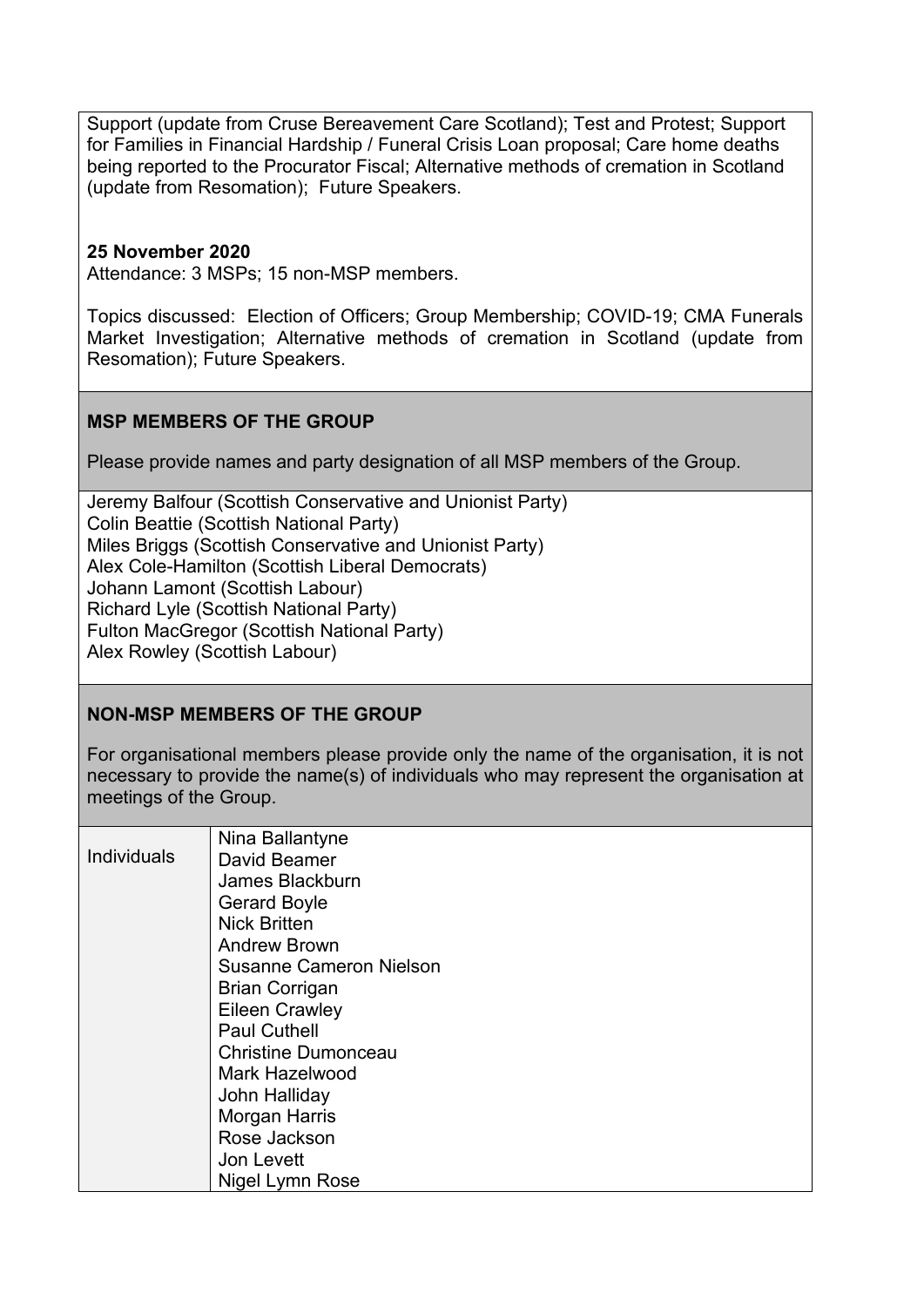|                   | Eilidh Macdonald<br>Dec Maguire<br><b>Helen Malo</b><br>Jane Matheson<br>Ann McMurray<br><b>Ruth Mendel</b><br><b>Patrick McGlinchey</b><br><b>James Morris</b><br>Rebecca Paterson<br><b>Mark Porteous</b><br>Jamie Stewart<br>Alexander Sullivan<br><b>Gordon Swan</b><br><b>Terry Tennens</b><br><b>Stewart Wilson</b>                                                                                                                                                                                                                              |
|-------------------|--------------------------------------------------------------------------------------------------------------------------------------------------------------------------------------------------------------------------------------------------------------------------------------------------------------------------------------------------------------------------------------------------------------------------------------------------------------------------------------------------------------------------------------------------------|
| Organisation<br>s | <b>Caledonia Cremation</b><br><b>Citizens Advice Scotland</b><br><b>Cruse Bereavement Care Scotland (CBCS)</b><br><b>Golden Charter</b><br>Hospice UK<br>National Association of Funeral Directors (NAFD)<br><b>Resomation Ltd</b><br>Scottish Partnership for Palliative Care (founder of the Good Life, Goo<br>d Death, Good Grief alliance)<br><b>Scottish Pensioners' Forum</b><br>Scottish Working Group on Funeral Poverty<br>Society of Allied and Independent Funeral Directors (SAIF)<br><b>Stillbirth and Neonatal Death Charity (SANDS)</b> |

# **GROUP OFFICE BEARERS**

Please provide names for all office bearers. The minimum requirement is that two of the office bearers are MSPs and one of these is Convener – beyond this it is a matter for the Group to decide upon the office bearers it wishes to have. It is permissible to have more than one individual elected to each office, for example, co-conveners or multiple deputy conveners.

| Co-Convener      | <b>Richard Lyle MSP</b> |
|------------------|-------------------------|
| Co-Convener      | Jeremy Balfour MSP      |
| Secretary        | David Beamer            |
| <b>Treasurer</b> | None                    |